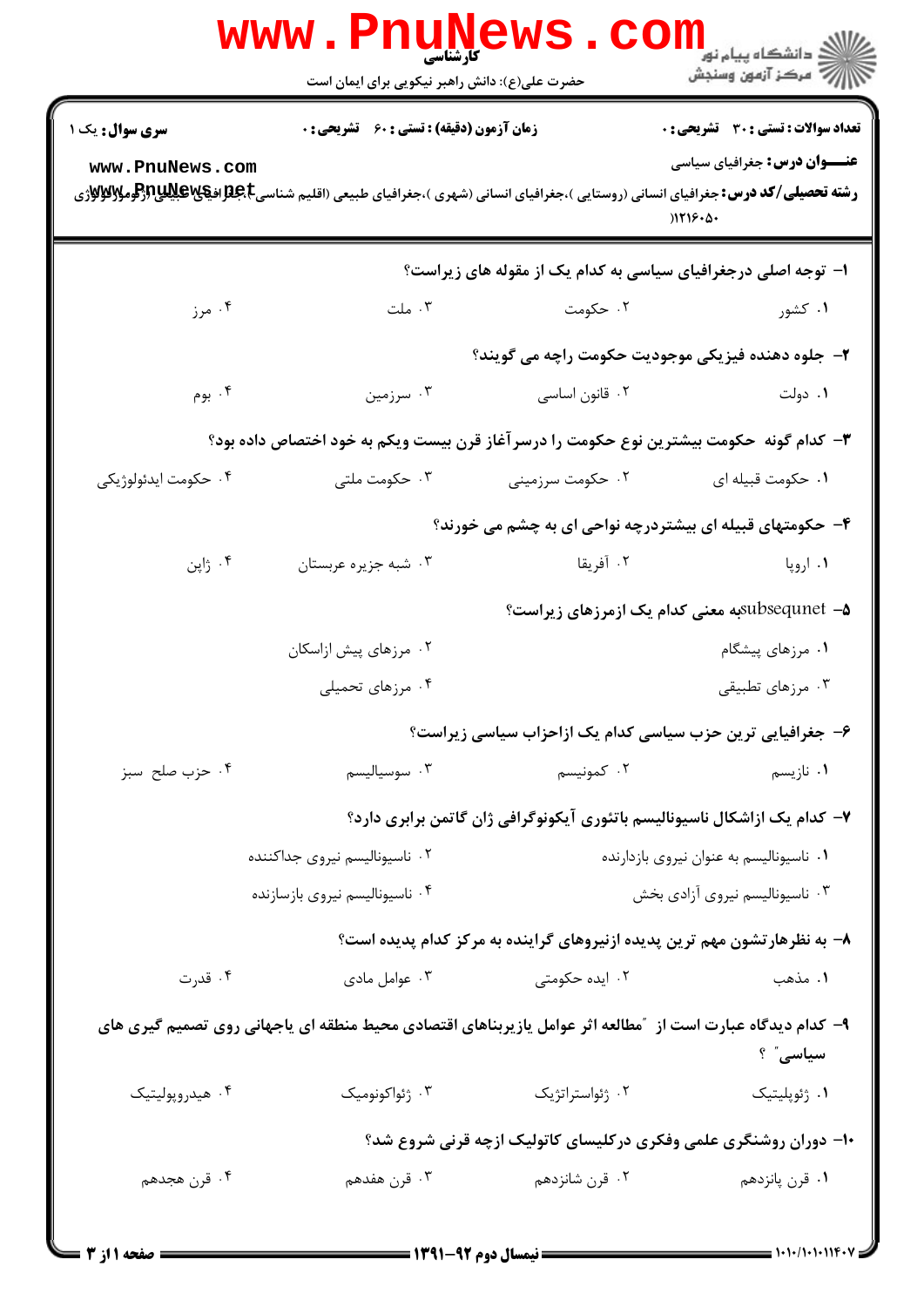|                                                                                                                      | <b>WWW.PNUNEWS</b><br><b>کارشناسی</b><br>حضرت علی(ع): دانش راهبر نیکویی برای ایمان است                                                                                                           |                | ڪ دانشڪاه پيام نور<br><mark>∕</mark> > مرڪز آزمون وسنڊش         |  |  |
|----------------------------------------------------------------------------------------------------------------------|--------------------------------------------------------------------------------------------------------------------------------------------------------------------------------------------------|----------------|-----------------------------------------------------------------|--|--|
| <b>سری سوال : ۱ یک</b>                                                                                               | زمان آزمون (دقیقه) : تستی : 60 ٪ تشریحی : 0                                                                                                                                                      |                | <b>تعداد سوالات : تستی : 30 ٪ تشریحی : 0</b>                    |  |  |
| www.PnuNews.com                                                                                                      | <b>رشته تحصیلی/کد درس:</b> جغرافیای انسانی (روستایی )،جغرافیای انسانی (شهری )،جغرافیای طبیعی (اقلیم شناسیCبهایاتیالاتیاللاتالوتالاتالاتی استان میناسفیهای استان مورد استان مورد استان مورد استان |                | <b>عنـــوان درس:</b> جغرافیای سیاسی<br>1119.0(                  |  |  |
| 11- شیوه نوینی از بررسی مسائل برای درک آنچه مربوط به محیط انسان می شود،راچه می نامند؟                                |                                                                                                                                                                                                  |                |                                                                 |  |  |
| ۰۴ ژئوپلیتیک جهانی                                                                                                   | ۰۳ پست مدرن                                                                                                                                                                                      | ۰۲ سنت         | ۰۱ مدرنیزم                                                      |  |  |
|                                                                                                                      |                                                                                                                                                                                                  |                | ۱۲–  نظام نوین جهانی موردتوجه ایالات متحده چه شکلی دارد؟        |  |  |
| ۰۴ هرمی شکل                                                                                                          | ۰۳ شش ضلعی                                                                                                                                                                                       | ٠٢ مستطيل شكل  | ١. مربع شكل                                                     |  |  |
|                                                                                                                      |                                                                                                                                                                                                  |                | ۱۳- مفهوم دنیای آزادچیست؟                                       |  |  |
|                                                                                                                      | ۰۲ کشورهای کمونیست                                                                                                                                                                               |                | ۰۱ کشورهای غیرمتعهد                                             |  |  |
|                                                                                                                      | ۰۴ کشورهای عضو شورای خلیج فارس                                                                                                                                                                   |                | ۰۳ کشورهای طرفدار امریکا                                        |  |  |
|                                                                                                                      |                                                                                                                                                                                                  |                | 1۴– كدام عامل باعث پايان يافتن ژئوپليتيک مستعمراتي كهن گرديد؟   |  |  |
| ۰۴ جنگ جهانی اول                                                                                                     | ۰۳ دوره رنسانس                                                                                                                                                                                   | ۰۲ قرون وسطى   | ۰۱ جنگ جهانی دوم                                                |  |  |
| ۱۵– نخستین هجوم بیگانه که سبب ویرانی گسترده وانتقال تاریخ نوشته های دوران هخامنشی شد، کدام است؟                      |                                                                                                                                                                                                  |                |                                                                 |  |  |
|                                                                                                                      | ۰۲ حمله چنگیزخان مغول                                                                                                                                                                            |                | ۰۱ حمله اسکندر مقدونی                                           |  |  |
|                                                                                                                      | ۰۴ حمله سپاهیان اسلام                                                                                                                                                                            |                | ۰۳ جنگ جهانی اول                                                |  |  |
|                                                                                                                      |                                                                                                                                                                                                  |                | ۱۶– طاهرذواليمينين دركدام منطقه ايران اعلام استقلال كرد؟        |  |  |
| ۰۴ خراسان                                                                                                            | ۰۳ مازندران                                                                                                                                                                                      | ۰۲ سیستان است. | ۰۱ لرستان                                                       |  |  |
|                                                                                                                      |                                                                                                                                                                                                  |                | ۱۷– کدام یک ازمناطق زیر دردوره صفویه دارای حکومت خودمختاری بود؟ |  |  |
| ۰۴ کرمان                                                                                                             | ۰۳ گیلان                                                                                                                                                                                         | ۰۲ لرستان      | ۰۱ مازندران                                                     |  |  |
|                                                                                                                      |                                                                                                                                                                                                  |                | ۱۸– درسال ۱۳۱۶ خورشیدی تعداد استان های ایران چنداستان بود؟      |  |  |
| ۰۴ ۱۵ استان                                                                                                          | ۰. ۱۰ استان                                                                                                                                                                                      | ۰۲ استان       | ۰۱ ۸ استان                                                      |  |  |
| ۱۹– هخامنشیان دربرخوردعمومی بامفهوم حکومت وسرزمین وسازمان دادن برفضای جغرافیایی بیشترروی چه عاملی تکیه می<br>کر دند؟ |                                                                                                                                                                                                  |                |                                                                 |  |  |
| ۰۴ اجتماعی                                                                                                           | ۰۳ فرهنگی                                                                                                                                                                                        | ۰۲ اقتصادی     | ٠١ سياسى                                                        |  |  |
|                                                                                                                      | ۲۰– درشاهنامه فردوسی اهواز جزء کدام کوست(گوشه) قرار می گرفت؟                                                                                                                                     |                |                                                                 |  |  |
| ۰۴ کوست آذرآبادگان                                                                                                   | ۰۳ کوست عراق                                                                                                                                                                                     | ۰۲ کوست پارس   | ۰۱ کوست خراسان                                                  |  |  |
| ـــ صفحه 12ز 3                                                                                                       |                                                                                                                                                                                                  |                |                                                                 |  |  |